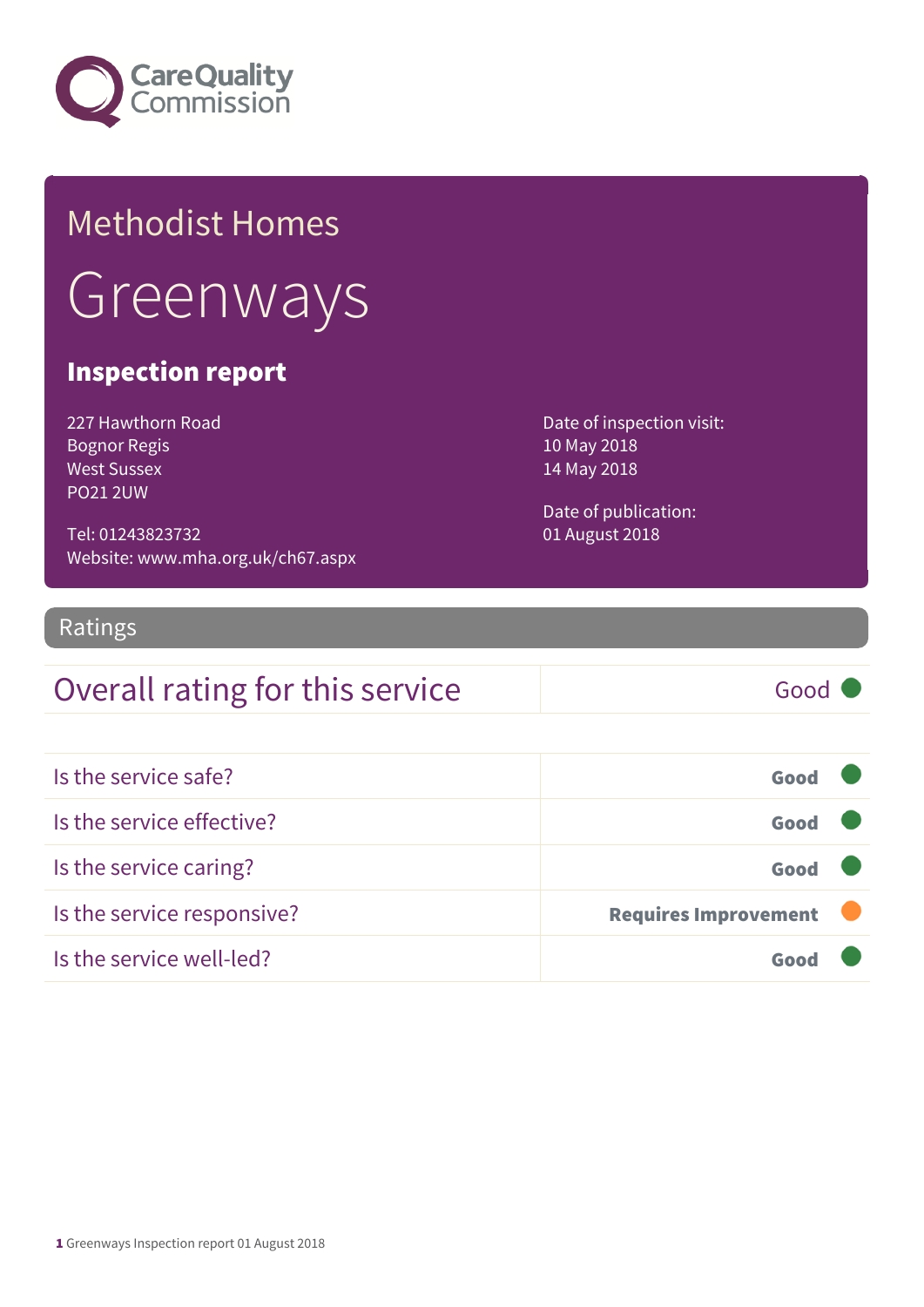#### Overall summary

The inspection took place on 10 and 14 May 2018 and was unannounced.

Greenways is a 'care home.' People in care homes receive accommodation and nursing or personal care as single package under one contractual agreement. CQC regulates both the premises and the care provided, and both were looked at during this inspection. The home provides accommodation, for up to 44 older people, who are living with dementia and who require support with their personal care or nursing care needs. On the day of our inspection there were 38 people living at the home. The home is purpose built. Corridors and doorways provide space for people with mobility needs who use wheelchairs, as well as other equipment, to move around the home. A passenger lift is provided so people could access the first and second floor. All bedrooms are single and have an en suite toilet. The accommodation is divided into five units over three floors; each with its own lounge and dining room with a small kitchen. There is a main lounge area and accessible gardens with tables and chairs for people to use.

At the last inspection on 3 and 7 November 2016 we found the service was in breach of three regulations. We found the service did not provide sufficient staff to meet people's needs. We made a requirement notice regarding this and the provider sent us an action plan of how they would be addressing this. At this inspection we found improvements had been to the staffing levels which had increased and were in sufficient numbers to meet people's needs. This regulation was now met.

At the last inspection of 3 and 7 November 2016 we found the provider had not ensured the home was adequately cleaned so unpleasant odours were eliminated. We made a requirement notice regarding this and the provider sent us an action plan of how they would be addressing this. At this inspection we found the home was clean and hygienic and there were no offensive odours. This regulation was now met.

At the last inspection of 3 and 7 November 2016 we found the provider did not have adequate systems to monitor and improve the quality of the services it provided. This included a previous requirement regarding the safe management of medicines not being fully implemented as well as the provider failing to send an action plan as required. We made a requirement notice regarding this and the provider sent us an action plan of how they would be addressing this. At this inspection we found improvements had been made to the quality assurance in the home. This requirement was now met.

We made a recommendation in the last report regarding the provider being able to demonstrate people had a preference regarding the gender of staff who provided personal care, and, whether they wished to have a key to their bedroom. The provider sent us an action plan of how they were to address this. At this inspection we found these preferences were asked of people and recorded in the care records.

There service had a registered manager. A registered manager is a person who has registered with the Care Quality Commission to manage the service. Like registered providers, they are 'registered persons'. Registered persons have legal responsibility for meeting the requirements in the Health and Social Care Act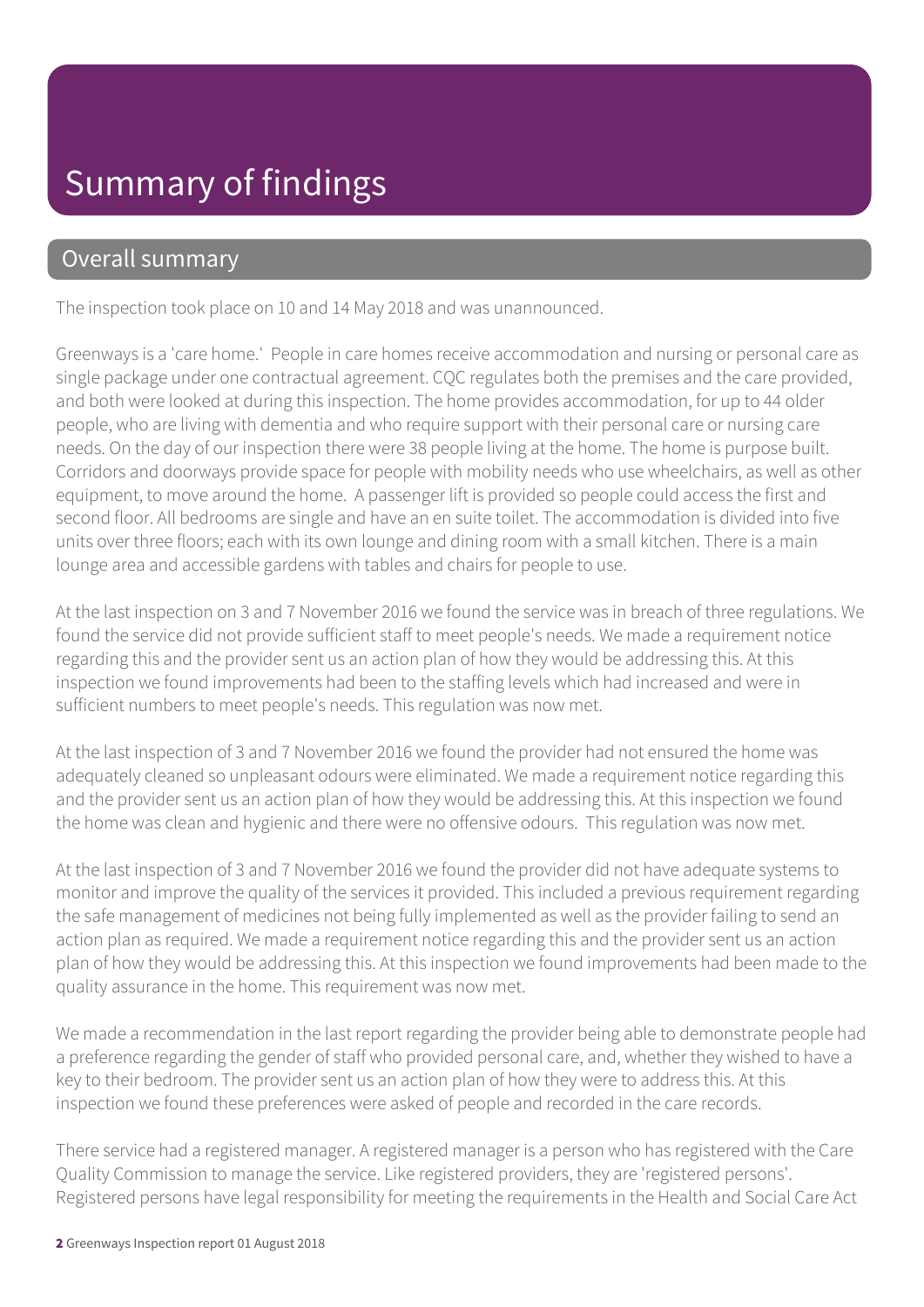2008 and associated Regulations about how the service is run.

Staff had a good awareness of their responsibilities to protect people in their care and for reporting any concerns. People said they received a good standard of care.

Risks to people were assessed and care plans devised to mitigate these.

Staff recruitment procedures ensured only staff who were suitable to work in a care setting were employed.

Medicines were safely managed.

The premises were purpose built, safe and well maintained. Equipment was available for people who were living with dementia to interact with independently, which helped improve the quality of their life. People had personalised their rooms.

There were systems to review people's care and when incidents or accidents had occurred.

People's health and social care needs were assessed. There was evidence staff were trained and had current guidance such as in palliative care, pressure area care and in promoting people's rights regarding personal and sexual relationships. Staff had access to a range of training courses including nationally recognised qualifications in care. Staff were also supported with supervision and their performance was monitored by regular appraisals.

People were provided with varied and nutritious meals. There was a choice of food at each meal and people said they liked the food.

Staff supported people to access health care services such as their GP as well as when needing more specialist assessment and treatment from a dietician or the community nursing team.

Staff supported people to make their own decisions and to have as much control about their lives as possible. Where people did not have capacity to consent to their care and treatment this was assessed. Where these people had their liberty restricted an application for a Deprivation of Liberty Safeguards (DoLS) had been made to the local authority.

People were observed to receive care from kind and caring staff. People were consulted about their care and how they liked to be supported. Staff demonstrated an understanding of the rights of people irrespective of their age or disability.

People received personalised care that was responsive to their needs. Care plans reflected people's needs and preferences. A range of activities were provided based on the needs and preferences of people.

The provider had a complaints procedure and records were made of any complaint or concern raised. These records showed complaints were looked into and a response made to the complainant.

Whilst there were no people in receipt of palliative care staff were trained in this and there were plans to extend this to more staff. Advanced care plans had been devised with people regarding how they would like to be treated at the end of their life.

The service was well led although we identified some isolated areas where action need to be taken which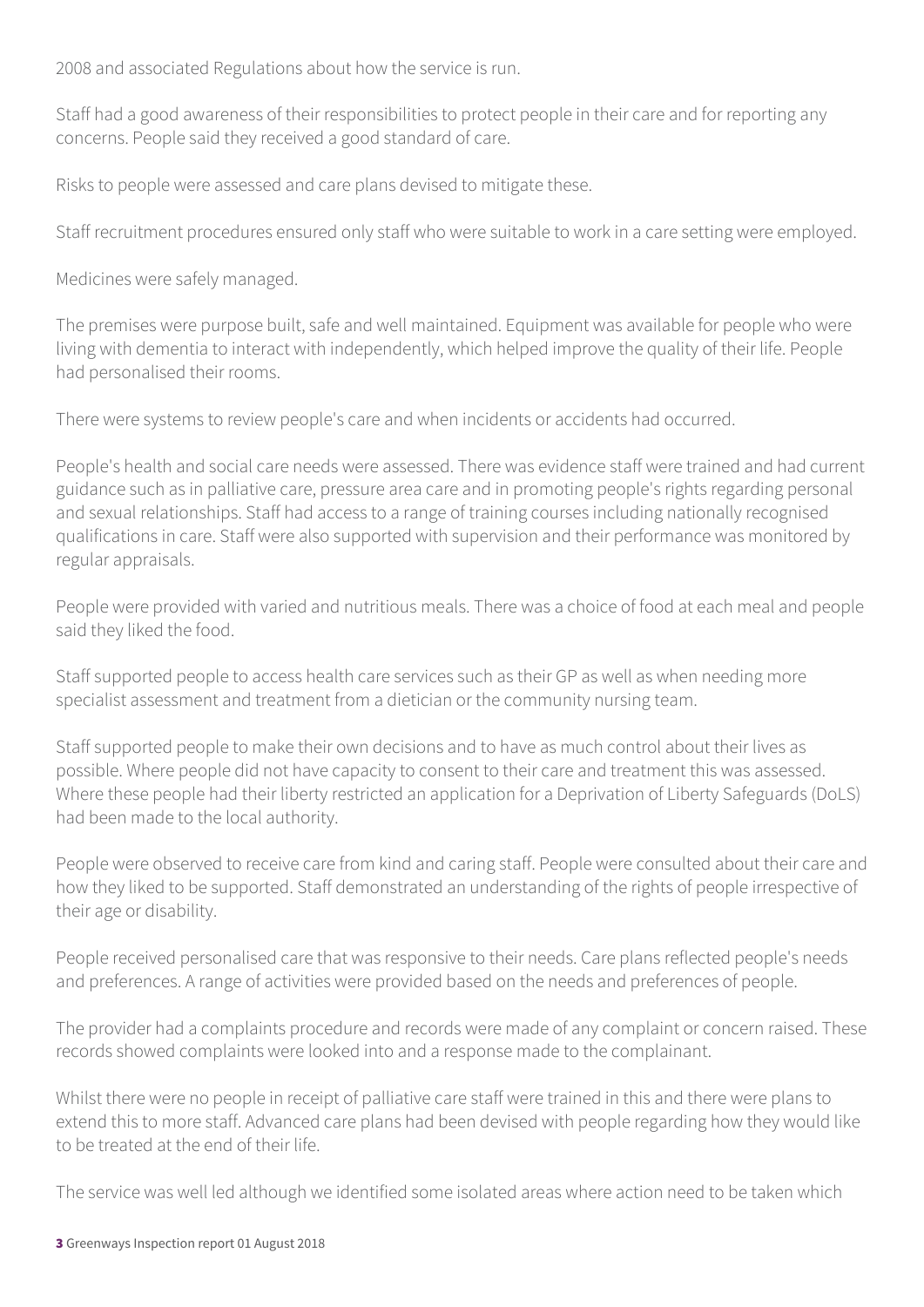were addressed during the course of the inspection. People, relatives and staff were able to contribute to decision making in the home and described the management of the service as approachable and responsive. There were a number of audits and quality assurance checks regarding the safety and quality of the services, including seeking the views of people who lived at the home.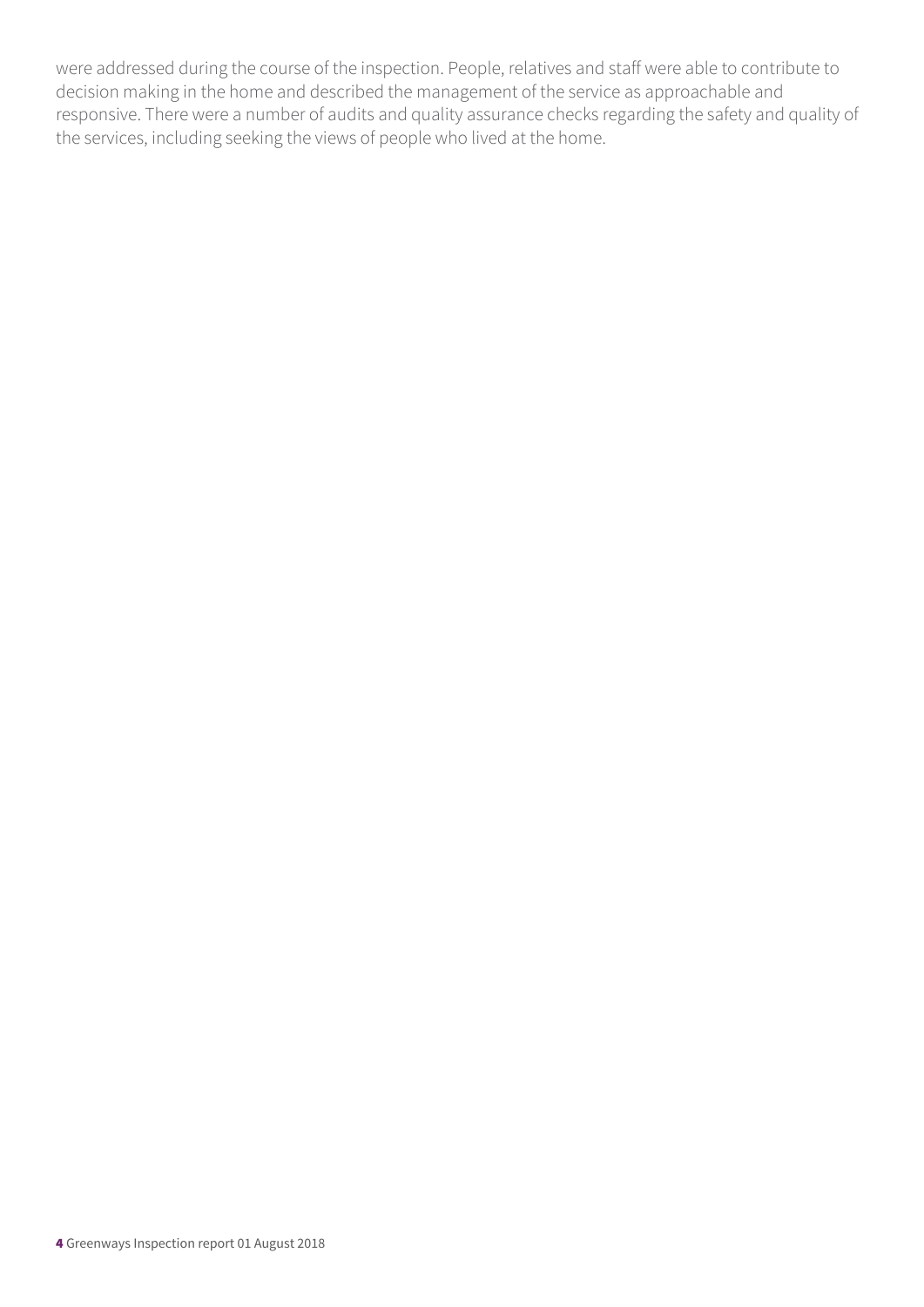#### The five questions we ask about services and what we found

We always ask the following five questions of services.

#### Is the service safe? Good

The service was safe.

Risks to people were assessed and guidance was in place to mitigate these.

The service had policies and procedures on safeguarding people from possible abuse. Staff knew what to do if they suspected any abuse had occurred.

Sufficient numbers of staff were provided to meet people's needs. Checks were made that newly appointed staff were suitable to work in care.

Medicines were safely managed.

The home was found to be clean, hygienic and free from any offensive odours.

People's care was reviewed and incidents were monitored and action taken to make improvements.

#### Is the service effective?  $\Box$  Good  $\Box$  Good  $\Box$

The service was Effective.

Staff had access to current guidance and training regarding care procedures. Staff were supported by a range of training and supervision.

People were supported to eat and there was choice of varied and nutritious meals.

Healthcare needs were monitored and people were supported to access health care services.

The service is purpose built and is suited to meeting the needs of people.

People were consulted about their care and the provider followed the guidance of the Mental Capacity Act 2005 (MCA) where people did not have capacity to consent to their care and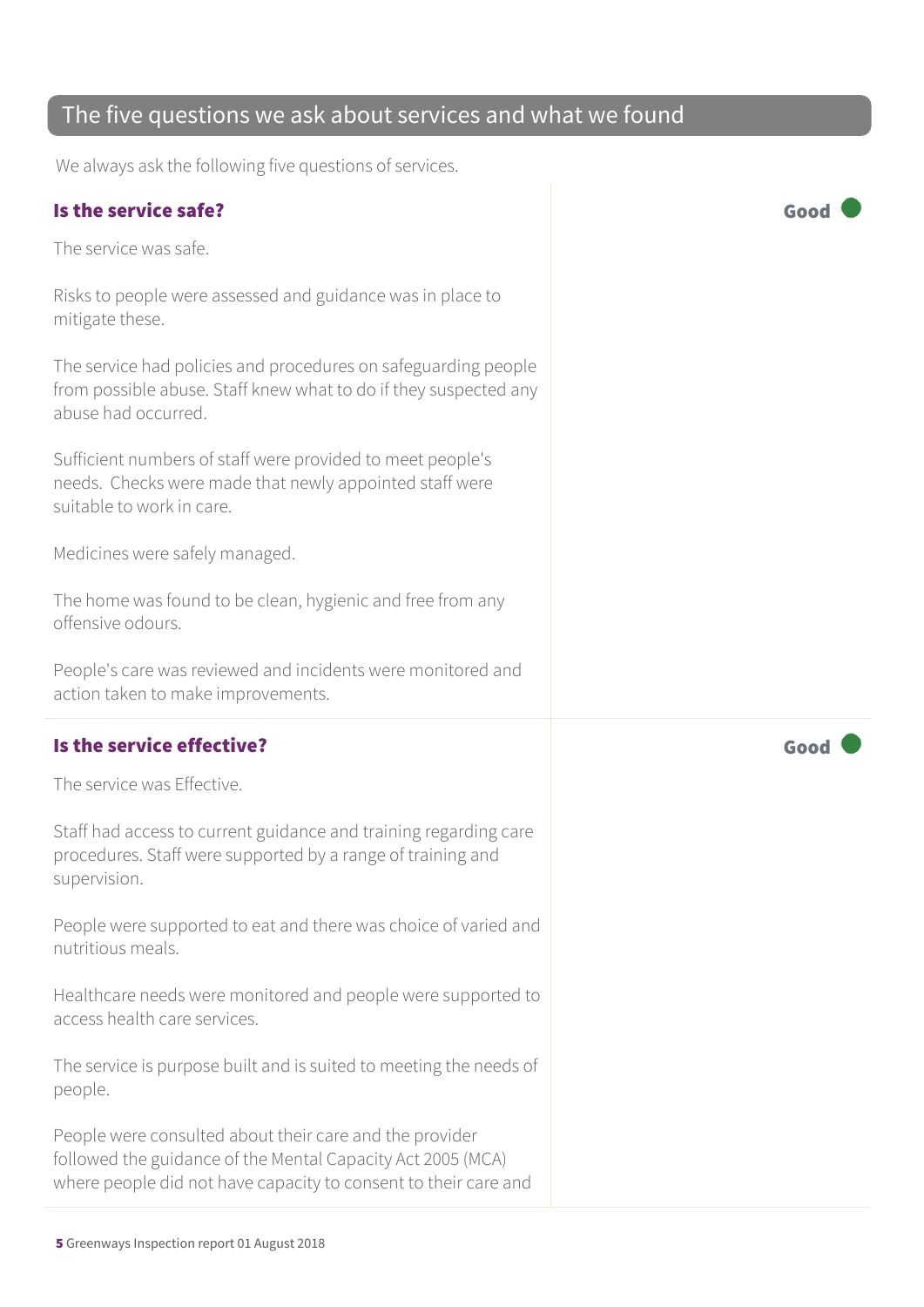#### Is the service caring? The service caring of the service caring  $\sim$  Good

The service was caring.

People received care from staff who were kind and caring. Staff promoted people's rights to choice, privacy and independence.

People were consulted and involved in decisions about their care.

#### Is the service responsive? The service responsive?

The service was not always responsive.

People's views and concerns were listened to and acted on. The service had a complaints procedure and complaints were acted on and complainants responded to. We identified one complaint was not fully recorded which was rectified during the inspection.

Staff responded promptly when people used their call point to ask for assistance although we found on one occasion this was not the case.

People received personalised care which was responsive to their needs. Activities were provided and people had opportunities to make suggestions about this.

Whilst there were no people in receipt of end of life care, staff training and care records showed the service had policies for palliative care.

#### Is the service well-led? Good

The service was Well Led.

There was an inclusive culture where staff, people and relatives were involved and consulted about care and how the home operated.

There was registered manager and team of senior staff to coordinate care. The home was supported and monitored by the provider's regional management team.

The safety and quality of the service was effectively checked and audited.

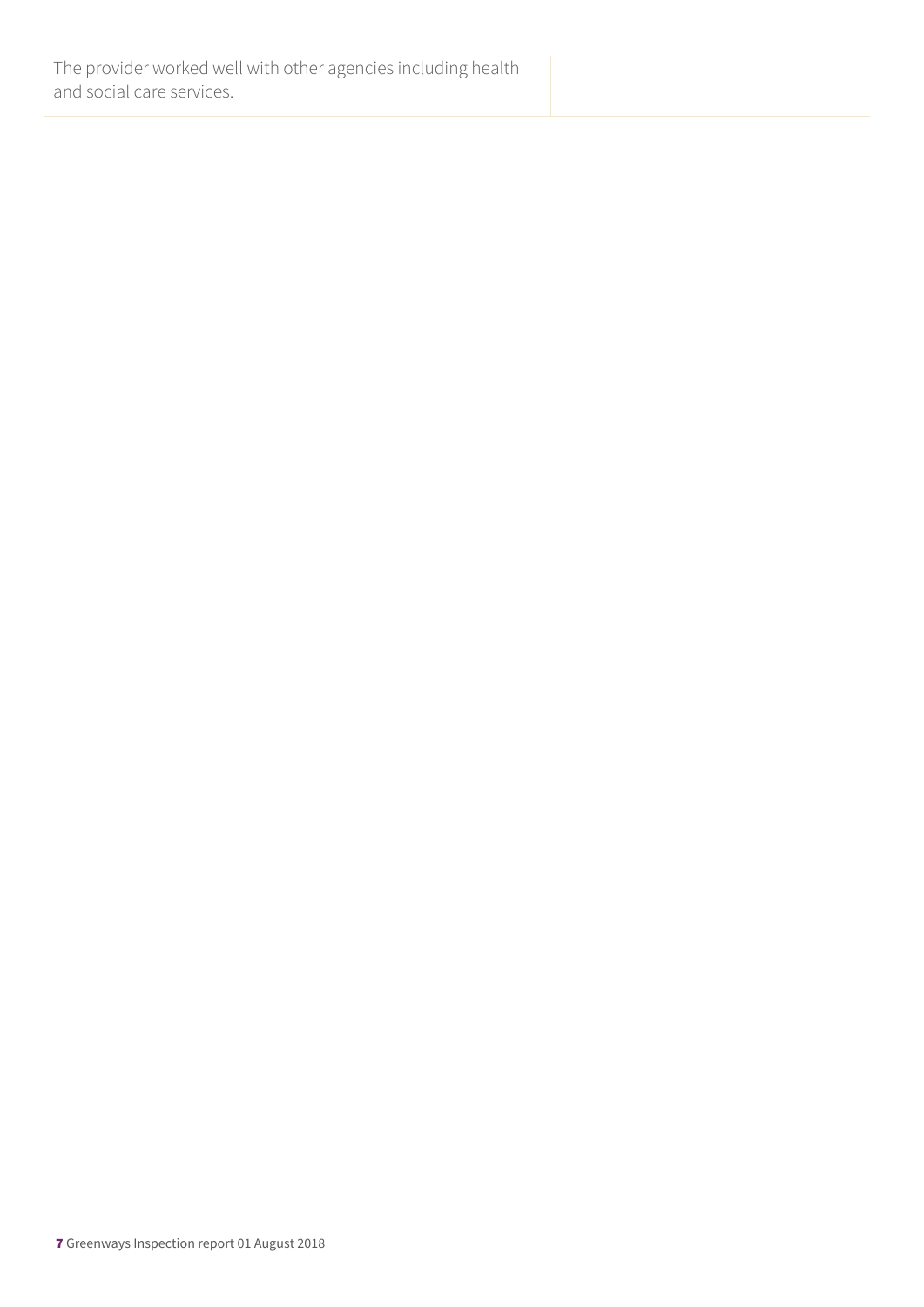

# **Greenways**

Detailed findings

### Background to this inspection

We carried out this inspection under Section 60 of the Health and Social Care Act 2008 as part of our regulatory functions. This inspection was planned to check whether the provider was meeting the legal requirements and regulations associated with the Health and Social Care Act 2008, to look at the overall quality of the service, and to provide a rating for the service under the Care Act 2014.

This inspection took place on 10 and 14 May April 2018 and was unannounced. The inspection was carried out by one inspector and an Expert by Experience. An Expert by Experience is a person who has personal experience of using or caring for someone who uses this type of service.

Before the inspection we checked information that we held about the home and the service provider. This included information from other agencies and statutory notifications sent to us by the registered manager about events that had occurred at the service. A notification is information about important events which the provider is required to tell us about by law. We used information the provider sent us in the Provider Information Return. This is information we require providers to send us at least once annually to give some key information about the service, what the service does well and improvements they plan to make.

During the inspection we spoke with 11 people and two visiting relatives of people who lived at the home. We spoke with five care staff, the chef, the registered manager, the provider's area support manager and the provider's regional manager.

We spent time observing the care and support people received in communal areas of the home. We used the Short Observational Framework for Inspection (SOFI) which is a way of observing care to help us understand the experiences of people who could not talk with us.

We looked at the care plans and associated records for four people. We reviewed other records, including the provider's internal checks and audits, staff training records, staff rotas, accidents, incidents, records of medicines administered to people and complaints. We looked at staff training records and staff supervision records.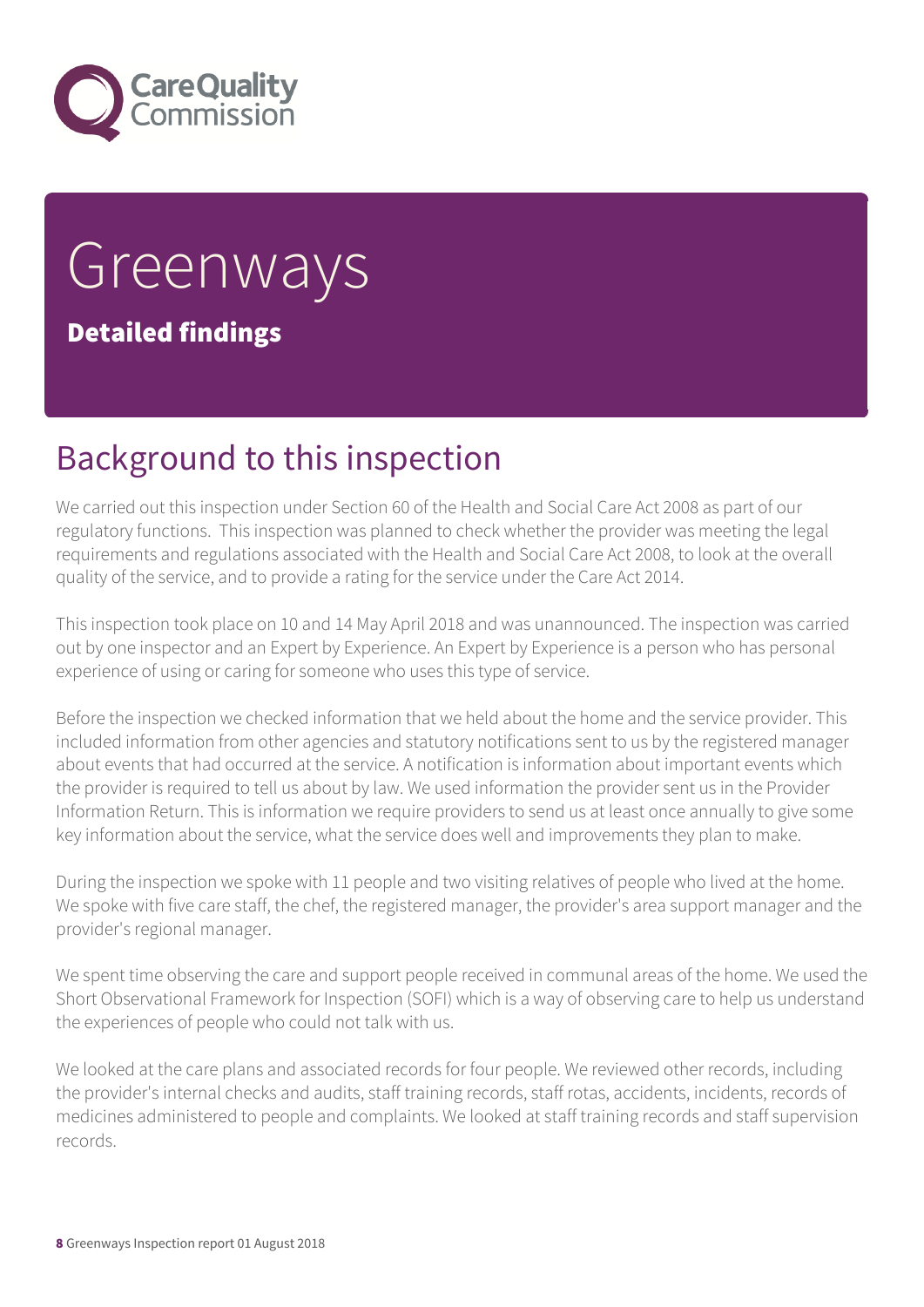### Our findings

At the last inspection on 3 and 7 November 2016 we found the provider was in breach of Regulation 18 as adequate numbers of staff were not deployed to meet people's needs. We made a requirement notice for this to be addressed. The provider submitted an action plan to confirm that action was being taken to improve staffing levels. At this inspection we found improvements had been made to increase staffing levels. At the previous inspection we found there were six staff on duty and two senior staff from 8am to 8pm. Staff had also commented that they felt enough staff weren't provided and we observed staff were not always present to supervise people in communal areas. At this inspection there were between seven and nine care staff on duty plus two senior staff. We observed there were enough staff to safely look after people and staff told us the staffing levels had improved and they considered there were enough staff to look after people. Staff said any vacancies or staff absences were covered by the home's own staff or agency staff. People and their relatives said they considered there were enough staff. We judged the requirement made at the last inspection regarding the numbers of staff needed to meet people's needs was now met.

At the last inspection on 3 and 7 November 2016 we found the provider was in breach of Regulation 15 as the home was not cleaned sufficiently as odours caused by urinary incontinence were noticeable in some bedrooms and communal areas. We made a requirement notice for this to be addressed. The provider submitted an action plan to confirm the action being taken to tackle malodours. At this inspection we found improvements had been made. The premises were found to be clean and there were no odours caused by urinary incontinence. People commented that the home was clean with comments such as, "This is a clean and tidy home." Hand sanitisers were available for staff and visitors to use for the prevention of infection. Staff were observed to wear protective clothing such as aprons and gloves to prevent the possible spread of infection. The service employed cleaning staff who we observed in the home. We judged this regulation was now met.

People told us they felt safe at the home. We observed staff supported people in a safe way, such as checking people were feeling well and if they needed anything. Staff were also observed to assist people safely when people needed help with their mobility or by using equipment to move from one place to another.

Staff were trained in the safeguarding of people and knew what to do if they needed to raise any concerns regarding the safety of people. Staff said people were looked after well and received a good standard of care. Training in safeguarding procedures was provided for staff and staff were aware of their responsibilities to ensure people's right to a good and safe standard of care. Staff demonstrated a commitment to the safety and welfare of people and said they would report any concerns to their liner manager. Staff knew the importance of ensuring accurate records were kept of any incident. Staff also knew they could contact the local authority safeguarding team if they needed to.

Risks to people were assessed, recorded and reviewed on a regular basis. Assessments regarding mobility and dexterity were well recorded. Risk assessments gave staff clear guidance on how to support people when they were supported to move. Where people experienced a fall or had a 'near miss' this was recorded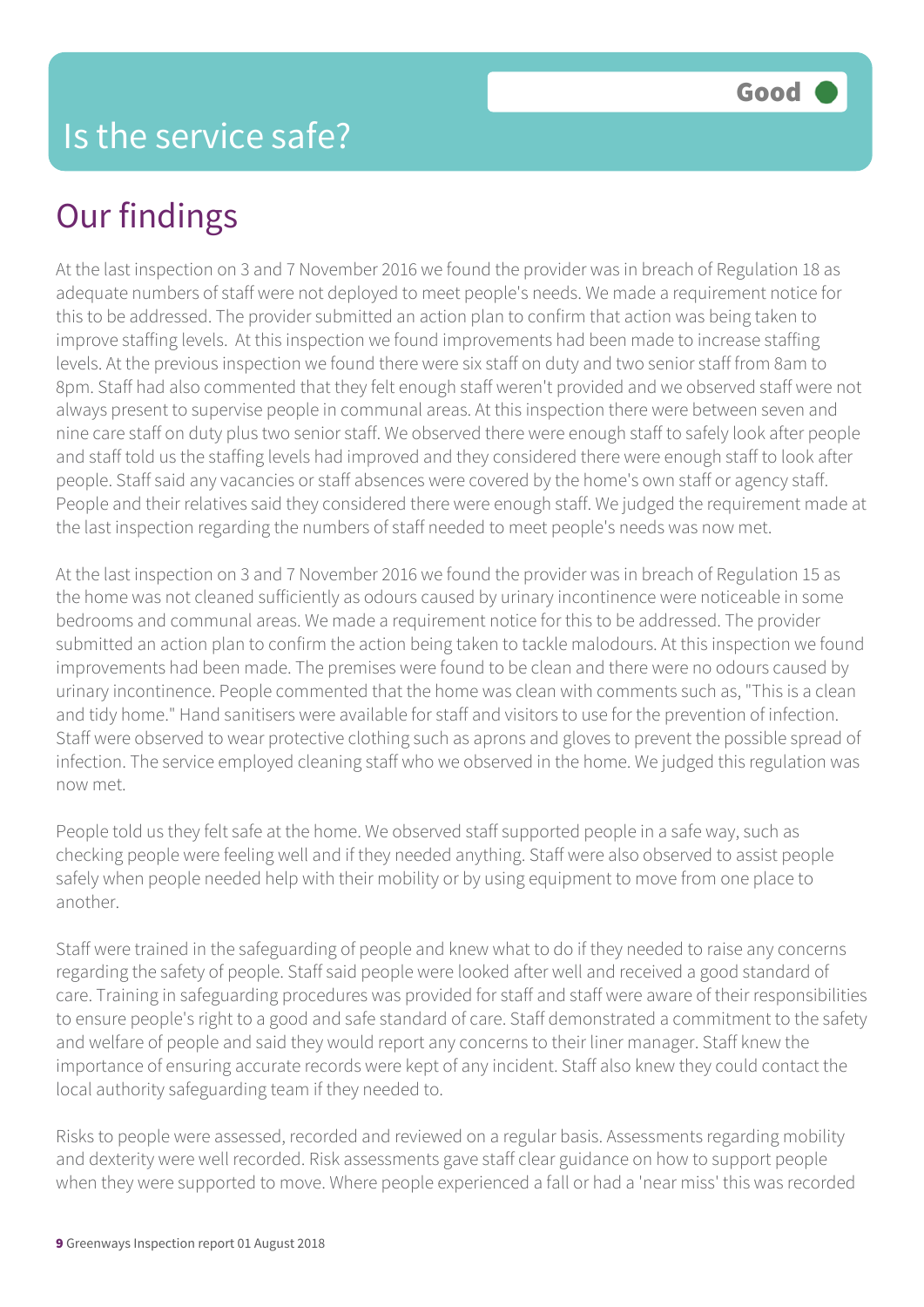and the person's needs reviewed. For example, one person's care records showed a referral was made to the specialist NHS falls team and specialist equipment provided to ensure staff would be alerted if the person got up in the night. The risks of people developing a pressure sore to their skin was assessed using a recognised assessment tool. Corresponding care plans detailed the action to prevent or alleviate pressure sores were recorded and showed how often the person needed repositioning and if specialist equipment was needed such as an air mattress which was provided. Records showed the staff liaised with the community nursing team regarding pressure area care and there were records of community nurses having an input into care plans regarding pressure area care. Care plans also included details where staff might experience behaviour related to mental health needs which could be challenging and what staff should do. Staff knew people well and described techniques they used to distract and engage people at times of the day when they knew they may become agitated.

Checks were made by suitably qualified persons of equipment such as the fire safety equipment, fire alarms, electrical appliances, hoists, passenger lift and risks of Legionella. Hot water was controlled by specialist mixer valves so people were not at risk of being scalded by hot water and the water temperature was checked. First floor windows had restrictors so people could not fall or jump out. Health and safety checks were carried out and recorded each month regarding the environment and any identified risks. Each person had a personal evacuation plan so staff knew how to support people to evacuate the premises in the event of an emergency. The staff were trained in fire safety and the alarms and emergency lighting were tested as required. There were contingency plans in place in the event of a fire or need to evacuate the premises. A valid was certificate of liability insurance was displayed.

We looked at the service's procedures for the handling, storage and administration of medicines. Staff completed a record of their signature on a medicines administration record (MAR) when they administered medicines to people. Stocks of medicines also indicated medicines were administered as prescribed. Medicines were securely stored and temperatures maintained of the medicines storage room and the fridge storing medicines to ensure these were stored correctly. Staff who administered medicines received training in this and also had a competency assessment to ensure they followed the correct procedures.

We looked at the staff recruitment procedures. References were obtained from previous employers and checks with the Disclosure and Barring Service (DBS) were made regarding the suitability of individual staff to work with people in a care setting.

In the 12 months preceding the inspection the provider had raised 17 alerts to the safeguarding team at the local authority for their consideration. These ranged from medicines errors to issues regarding the moving and handling of people. The provider had liaised with the safeguarding team about these and completed investigations where needed. Following these being considered appropriate action was taken where needed and changes made to ensure lessons were learned.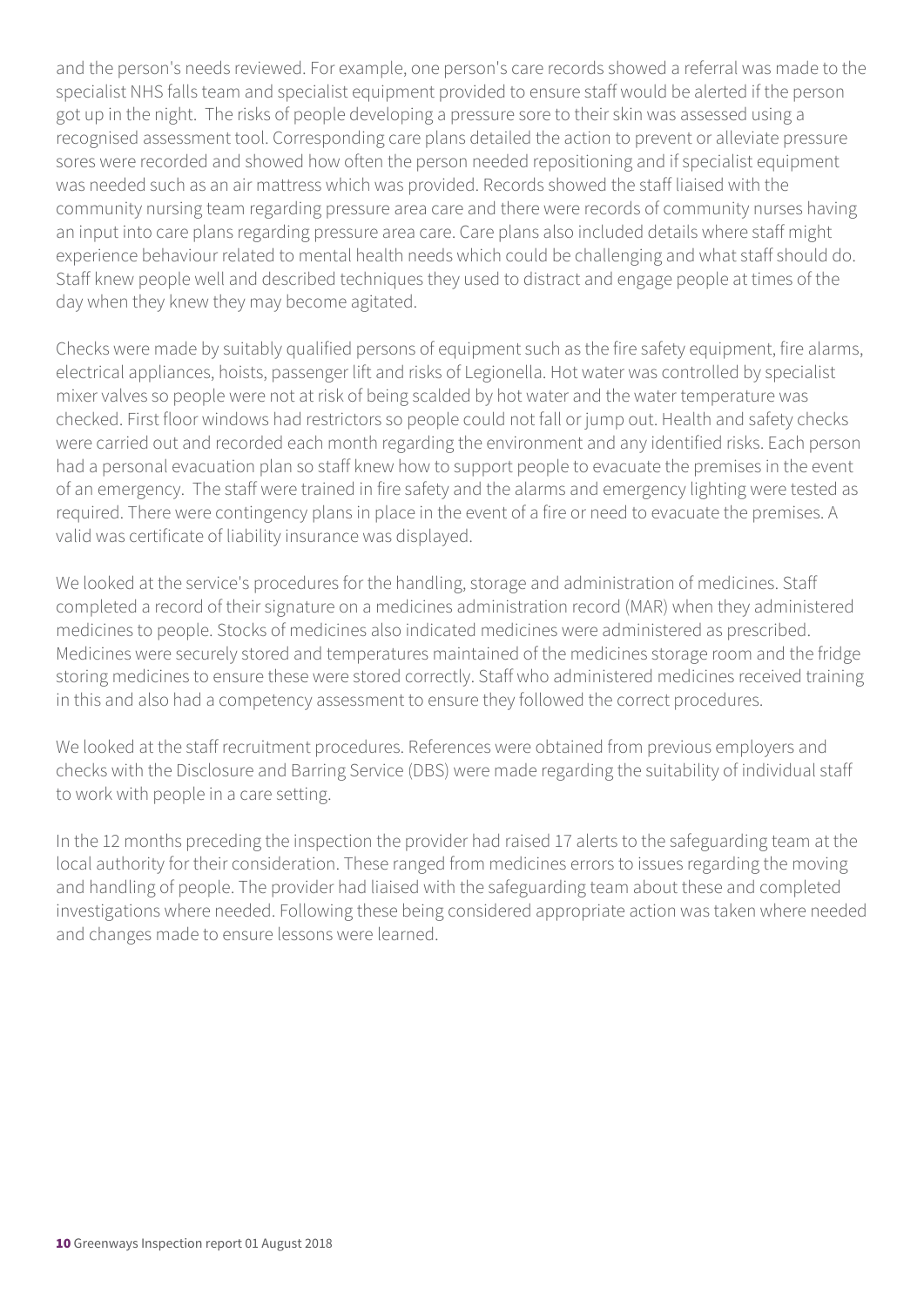### Is the service effective?

### Our findings

People told us they were satisfied with the standard of care they received from the staff. The provider updated its policies and procedures and staff training to ensure current guidance and legislation was used to support the effective care of people. Staff had access to a comprehensive programme of training courses. These courses ranged from health and safety management, information management, plus care and clinical care procedures. Current guidance on procedures such as pressure area care and prevention from a specialist national training and campaign organisation were displayed for staff to see.

People's needs were assessed before they were admitted to the service and following admission. These were comprehensive and showed physical care needs as well as mental health and recreational needs were covered. Staff knew the importance of seeing the person holistically and the need to deal with emotional and psychological needs as well as physical care needs. Staff had a good awareness of people's rights to be independent and to receive a good standard of care irrespective of their ability or age. Staff were trained in equality and diversity.

Newly appointed staff had an induction which they said involved a period of shadowing more experienced staff and enrolment on the Care Certificate. Records of staff induction were maintained and showed staff had registered for the Care Certificate. The Care Certificate is a set of standards that social care and health workers adhere to in their daily working life. It is the minimum standard that should be covered as part of induction training of new care workers. Staff said the induction was organised well and included a period where they 'shadowed' more experienced staff before being assessed to work more independently. A competency assessment was carried out on newly appointed staff before they worked independently. These were recorded and showed newly appointed staff were observed working with people as part of the assessment.

The service employed 30 care staff. Thirteen of the care staff had a National Vocational Qualification (NVQ) or Diploma in Health and Social Care at levels 2, 3 or 4. These are work based awards that are achieved through assessment and training. To achieve these awards candidates must prove that they have the ability to carry out their job to the required standard. Staff said the training was of a good standard and that they were able to discuss their training needs and how these would be met. This included staff being able to suggest relevant training courses for them to attend. The provider and management team monitored staff training on a spreadsheet to ensure each staff member had received updates in those courses considered mandatory to their role. These included fire safety, health and safety, first aid, infection control, food hygiene, safeguarding, dementia, nutrition and hydration, end of life care and moving and handling. Staff also completed more specialist training in specific subjects or courses which were in more detail such as end in end of life care.

Staff said they received regular supervision and felt supported in their work, although one staff member said there was a period when these lapsed but were now provided regularly. Records showed supervision took place and involved staff and their line manager discussing their work. There was also a system for assessing staff performance on a regular basis.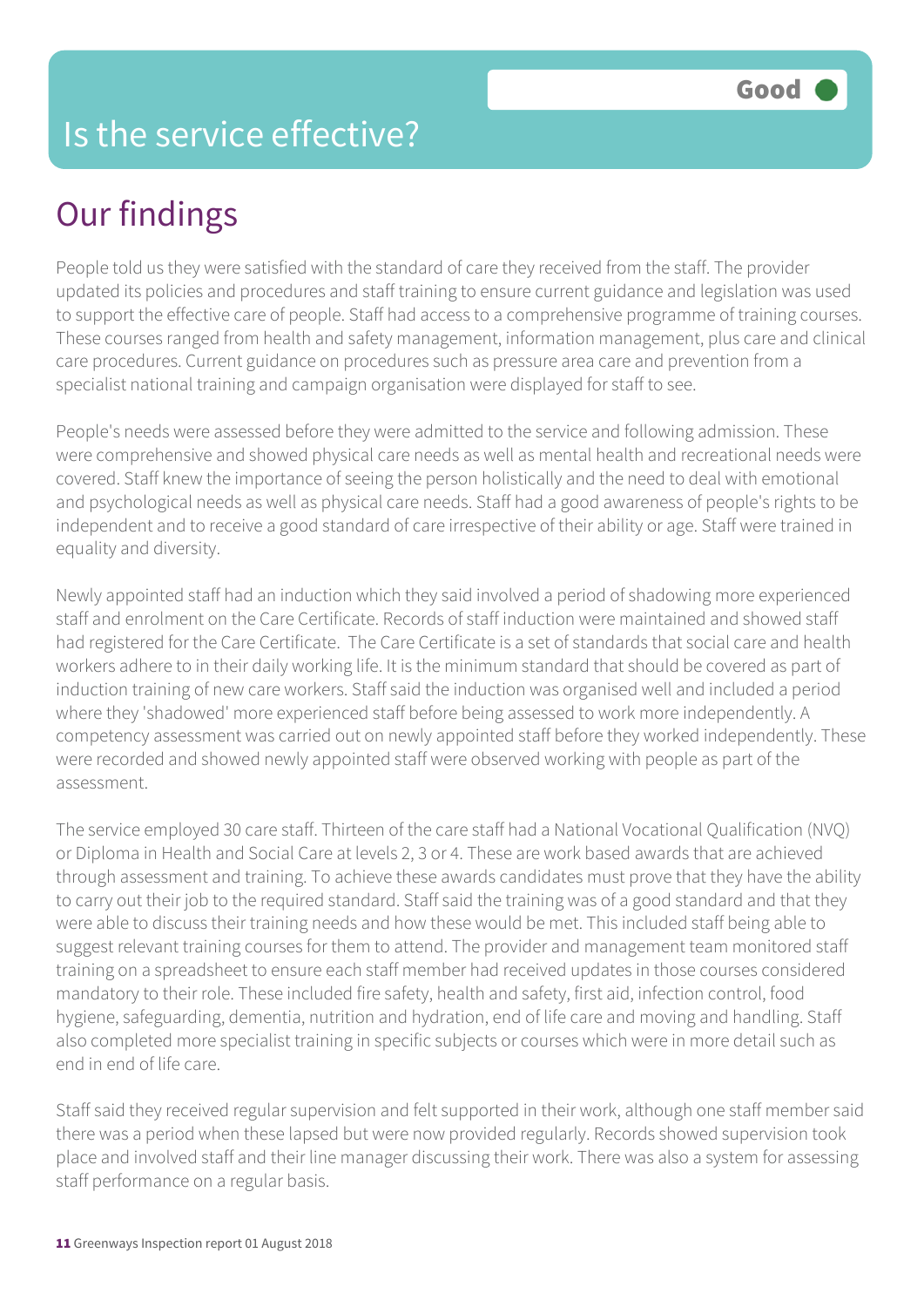Each person we spoke to said the food was good and that there was a choice of food. For example, one person said, "I like this home and the food is nice, I have put on weight. A relative commented that their relative who lived at the home was well nourished due to the good quality of the food. There was a menu plan which showed there was a choice of between two to four dishes at each meal. The chef explained how each person was asked in advance what they would like to eat which was recorded and passed to the kitchen. The menu plan showed varied and nutritious meals. We observed the lunch on both days and saw people were supported to eat and that the food looked attractive. People had access to drinks in their rooms and in communal areas.

Nutritional assessments were completed on those at risk of losing weight or dehydration. Where applicable people had a nutrition support plan with details of any dietary needs. Where relevant the input of the speech and language therapist (SALT) was included in nutrition care plans. The kitchen staff had a record of any dietary requirements such as a diabetic diet, soft or fork mashable foods or where people had a fluid thickener to help them swallow. There was no coded system to alert staff delivering these foods to people such as colour coded trays or a note; the chef said the care staff had knowledge of these people's dietary needs so would know who should have each meal. In view of the fact that agency staff were used the provider may wish to consider this. Records of people's weight was maintained as well as a record of people's food and fluid intake so staff could monitor this effectively.

People's health care needs were monitored and referrals made to medical services where needed. There was an assessment of each person's health care needs in the care records which was evaluated each month. Records also showed contact was made with people's GP when needed as well as other health care services such as physiotherapy services, the continence nurse, services for people at risk of falls, and the community nursing team.

The home is purpose built and designed for use by older people and people with mobility needs. Corridors and doors were wide so wheelchairs and other equipment which people used to mobilise could be easily manoeuvred. Floor levels were even which also helped people with mobility needs. There were communal bathrooms with bathing facilities for those with mobility needs. There was a passenger lift to all floors. Communal areas consisted of lounges and dining rooms with kitchenettes which people were observed using. There was a large lounge which people used and could accommodate a number of people for specific events. All bedrooms are single and had an ensuite toilet. People had personalised their rooms with their own belongings. Each bedroom had a display outside the door with a picture and name of the residents and other personal items to identify the room's occupant. The gardens were well maintained and included places for people to sit. People were observed to be able to move around the home safely and without restriction.

There were numerous displays and equipment to support people who were living with dementia such as notice boards with the date, time and weather. There were notice boards showing activities and the meals offered. Equipment was also available for people to use and interact with such as moveable wooden equipment on walls throughout the home as well as more personal items such as specialist baby dolls which we observed were of benefit to people living with dementia.

The Mental Capacity Act 2005 (MCA) provides a legal framework for making particular decisions on behalf of people who may lack the mental capacity to do so for themselves. The Act requires that as far as possible people make their own decisions and are helped to do so when needed. When they lack mental capacity to take particular decisions, any made on their behalf must be in their best interests and as least restrictive as possible. People can only be deprived of their liberty to receive care and treatment when this is in their best interests and legally authorised under the MCA. The application procedures for this in care homes and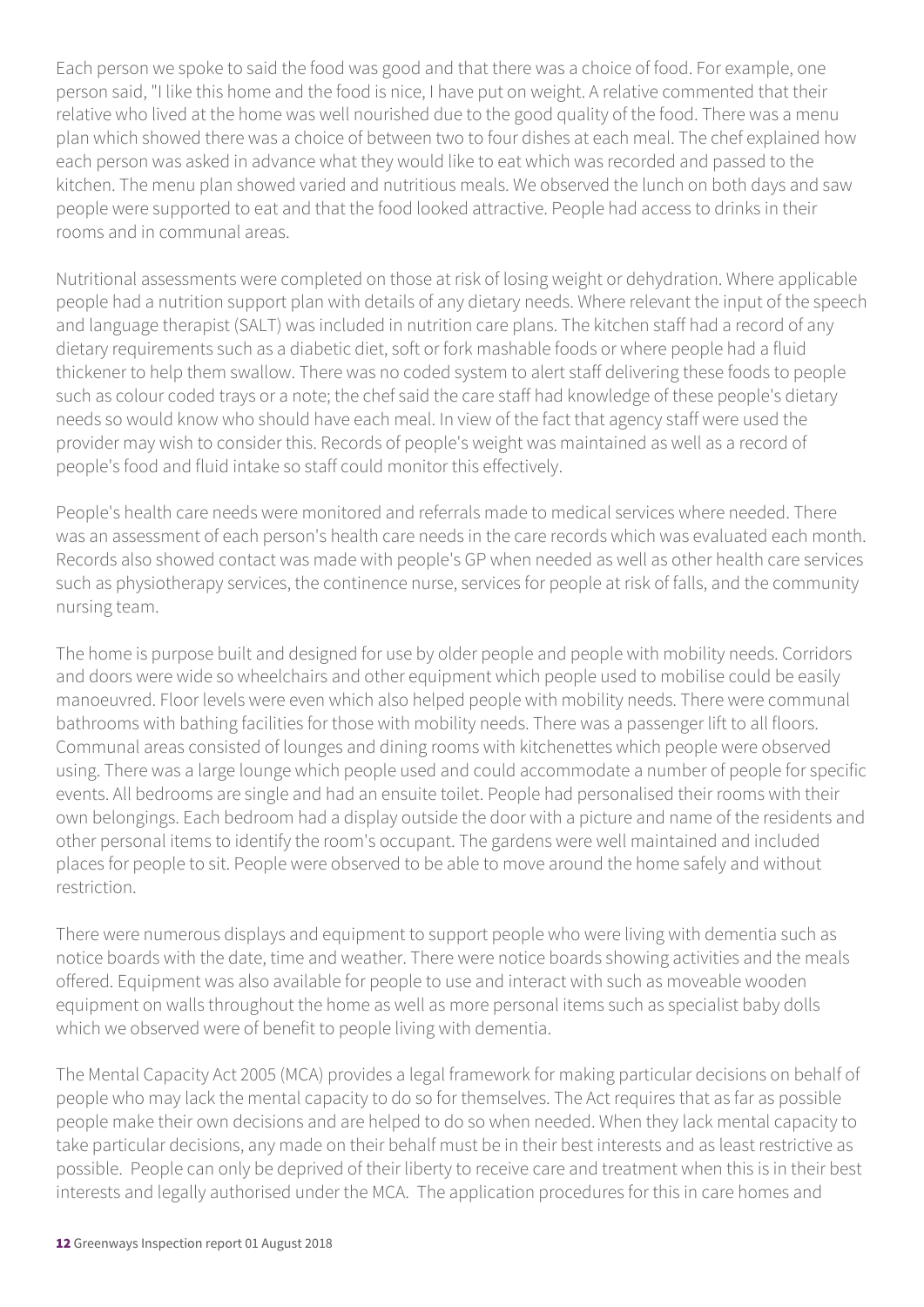hospitals are called the Deprivation of Liberty Safeguards (DoLS). We checked whether the service was working within the principles of the MCA and whether any conditions on authorisations to deprive a person of their liberty were being met.

Where people had capacity to consent to their care and treatment their care records showed they were consulted about their care and had signed a record to acknowledge they were in agreement with their care plan. Where people did not have capacity to consent to their care and treatment there was an assessment of this and the provider had applied to the local authority for a DoLS authorisation as the person's liberty was restricted for their own safety. The provider informed us that two people at the home were subject to a DoLS and further applications for a DoLS had not yet been determined by the local authority. Where people had a Power of Attorney, such as a relative, which enabled them to make decisions and to consent to care and treatment on behalf of them there were copies of these in care records. Care plans also included details of 'best interests' decisions meetings regarding any restrictive care where people were subject to a DoLS.

Staff had received training the MCA and knew the principles of the legislation and the need to obtain people's consent and when an application for a DoLS authorisation was needed. Staff were observed to ask people how they wanted to be supported and asked their agreement before helping them.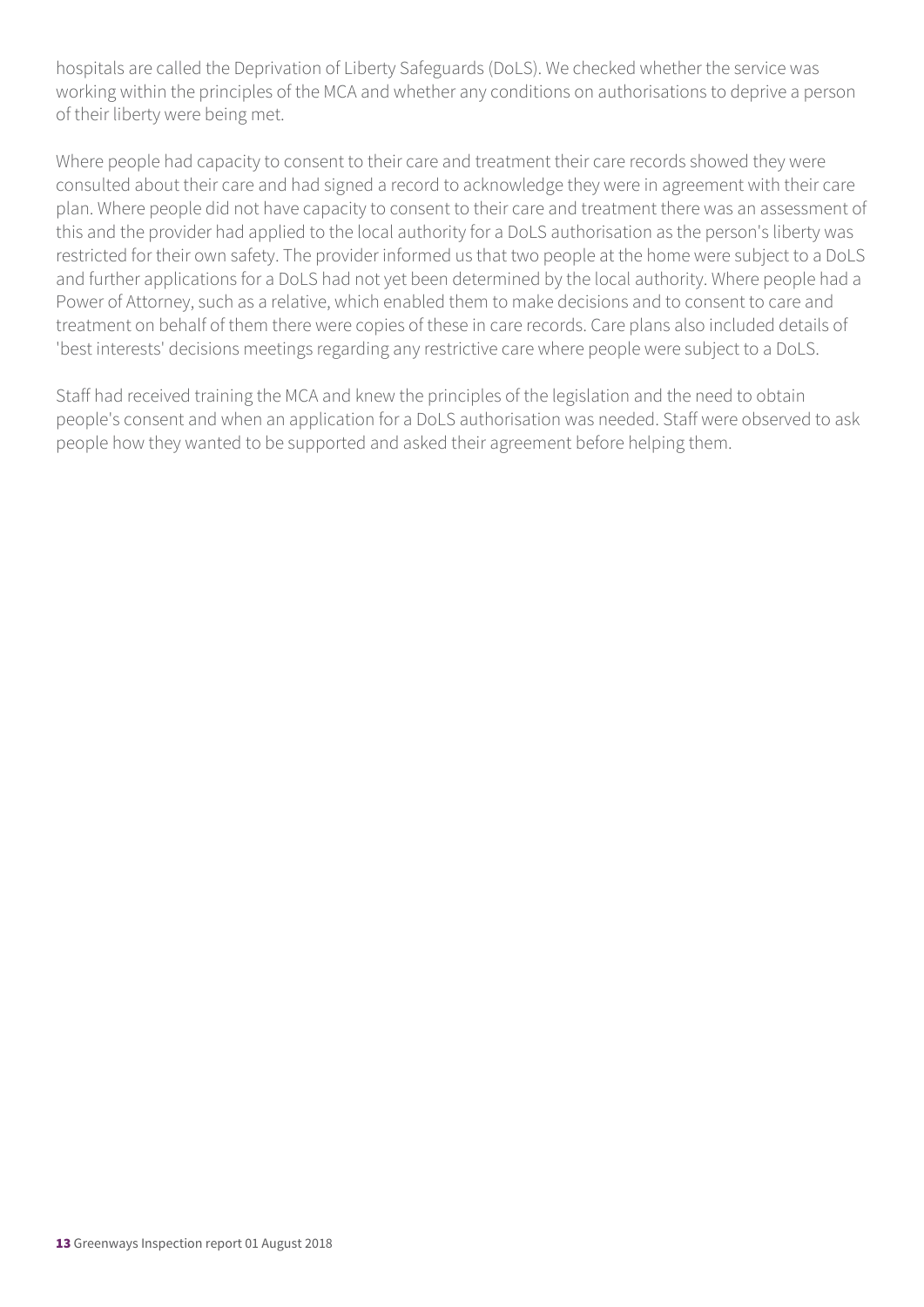### Our findings

The staff and provider treated people with kindness and respect. The staff's own value base and that of the provider emphasised the rights of people to be treated with respect and to be involved in decisions about their care. There was notice called, 'Value Statement' in the entrance hall which set out the home's values of treating people with dignity and respect. We asked staff about their value base in providing care for people and staff knew the importance of treating people with dignity and respect, of valuing privacy and of promoting independence. Staff said treating people with dignity and respect was integral to their work and was reflected in the culture of the home. Staff told us they treated people the same irrespective of their disability, sex or age. Staff expressed a positive attitude and approach to looking after people who were living with dementia and gave examples of how they alleviated people's distress by involving them in recognised strategies such as diverting them to activities they enjoyed. Staff said they treated people in the way they would like to be treated themselves or how they would treat one of their relatives. The provider informed us that the values of compassion, kindness and respect were assessed at the staff recruitment stage and promoted via the induction and training. Staff had completed the provider's training entitled, 'Living the Values,' which promotes the values of respect and independent for people.

We observed staff spoke to people in a friendly and caring way. Staff interacted well with people asking them how they were, how they wanted to be helped and offered them choices. Staff intervened when people were either distressed or needed some emotional support. We observed that people and staff had a good rapport and that staff knew people well. For example, one person and a staff member joked and laughed together and knew each other well. The staff member spoke to the person with respect and was kind in the approach. This person said the staff were, "Very good." Relatives also said the staff treated people well. For example, one relative commented, "I think this home is well run and mum is happy here."

People's care plans were individualised and showed how people liked to be supported with personal care and those areas of care they could do themselves so they could maintain their independence. Details about daily lifestyle preferences were recorded and people said they were able to choose how they spent their day. Communication needs had been assessed and there was evidence to show people's rights to leading a lifestyle of their choice was promoted as well as their religious needs.

People said they were consulted about their care and that staff took notice of what they said. Care plans showed evidence of people being involved and consulted about their care and that relatives were also involved in care reviews. We observed staff knocked and waited before entering people's rooms.

The provider confirmed people were able to have a key to their bedroom door if they wished. The provider told us people were able to choose the gender of the care staff who would be providing personal care to them; a record of this preference was made on people's care records.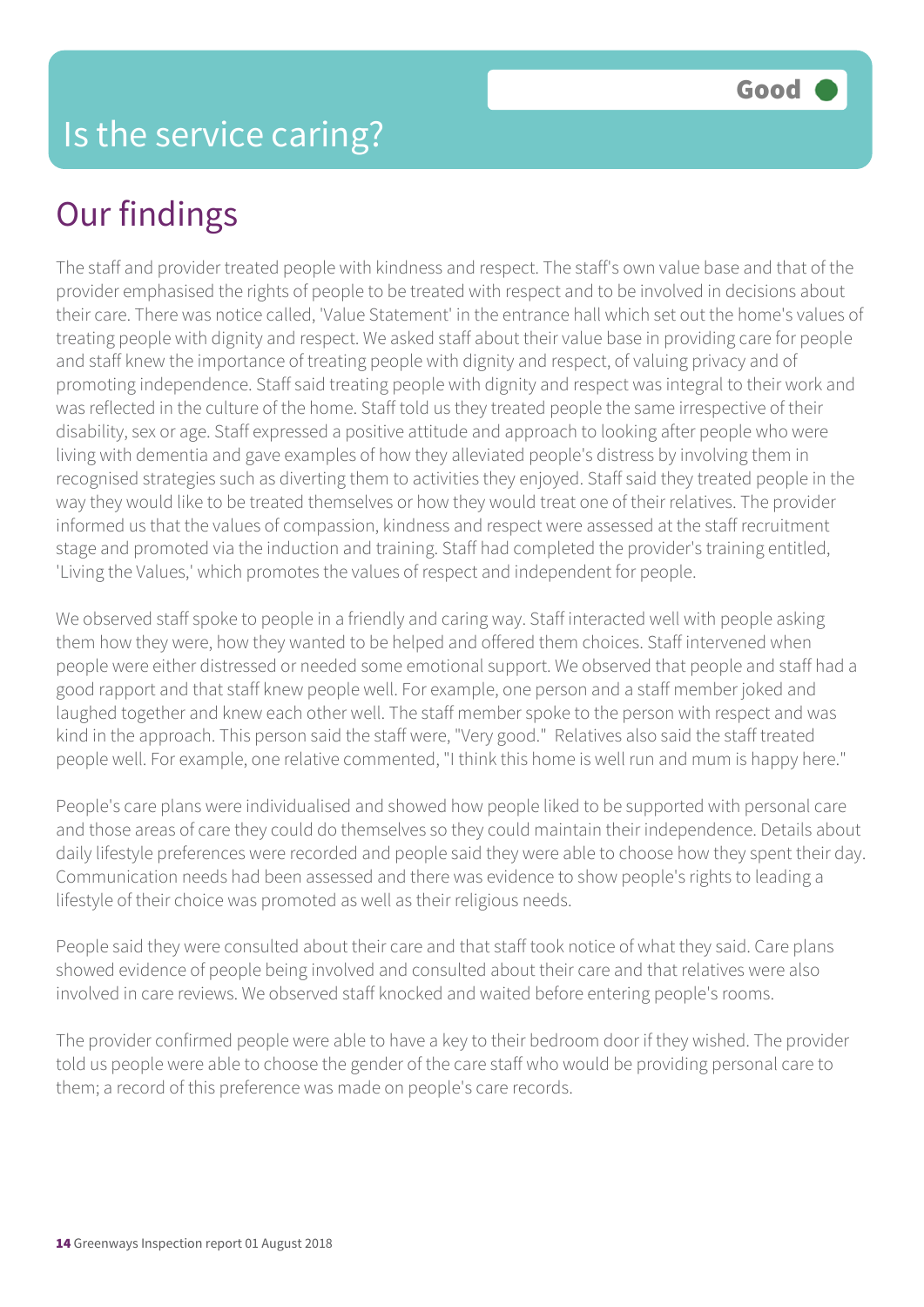### Is the service responsive?

### Our findings

The provider audited the times staff took to respond when people asked for assistance by using the call points in their bedrooms. The call point system logged all calls and the response times of staff. These were checked on a weekly basis by the home's management and action taken if any calls were not responded to within three minutes. People told us they were generally satisfied with the time it took staff to respond but one person said this was not the case on the morning of the inspection. We looked at the call point log which showed staff had not responded until 16 minutes after one person requested help. Prior to this call being activated, staff had responded within the timescales but staff had not always recorded in the person's care log in their bedroom that they had responded nor what the issue was the person needed assistance with. We activated the call point system to test the call point response time and staff arrived after 52 seconds. The management team of the service agreed that the response times for this one person on the morning of the inspection needed to be looked into which they confirmed would take place.

Whilst the provider had looked into and responded to any complaints we found the registered manager had looked into one issue raised by one person and concluded that no further action was needed but had not recorded this is the provider's own complaints log. Notes had been kept of the registered manger's investigation and these were added to the complaints log during the inspection.

People received personalised care which was responsive to their needs. People and their relatives were satisfied with the care. For example, one "Everything that is good in this home is good and staff do a good job." A relative said, "I would be happy to recommend this home to anyone."

Care records demonstrated people's needs were assessed before they were admitted to the service. The care plans were individualised, person centred and holistic. There was a personal profile which included the person's life history, preferred routines and choices as well as religion if applicable. Details about personal care were recorded and gave staff clear guidance on what the person can do themselves and what and how staff needed to do to support the person. People's communication needs were assessed so staff knew how to support people in the way people needed and preferred. Discussions with staff and observations showed staff upheld people's rights to be treated equally.

The care plans were reviewed with people and their relatives and staff confirmed they discussed people's ongoing care needs at regular staff shift handover meetings so they were updated on any changes. Staff confirmed the care plans gave them the right information on how to support people. People's care needs were reviewed and updated on a regular basis.

There was an activity programme which was displayed for people to see which showed a variety of activities for people. People also had a copy of the activities programme. The provider informed us that these were based on consulation with people. Each person's social and recreational needs were assessed. Group and individual activities were provided which reflected person centred care. For example, we saw a record of one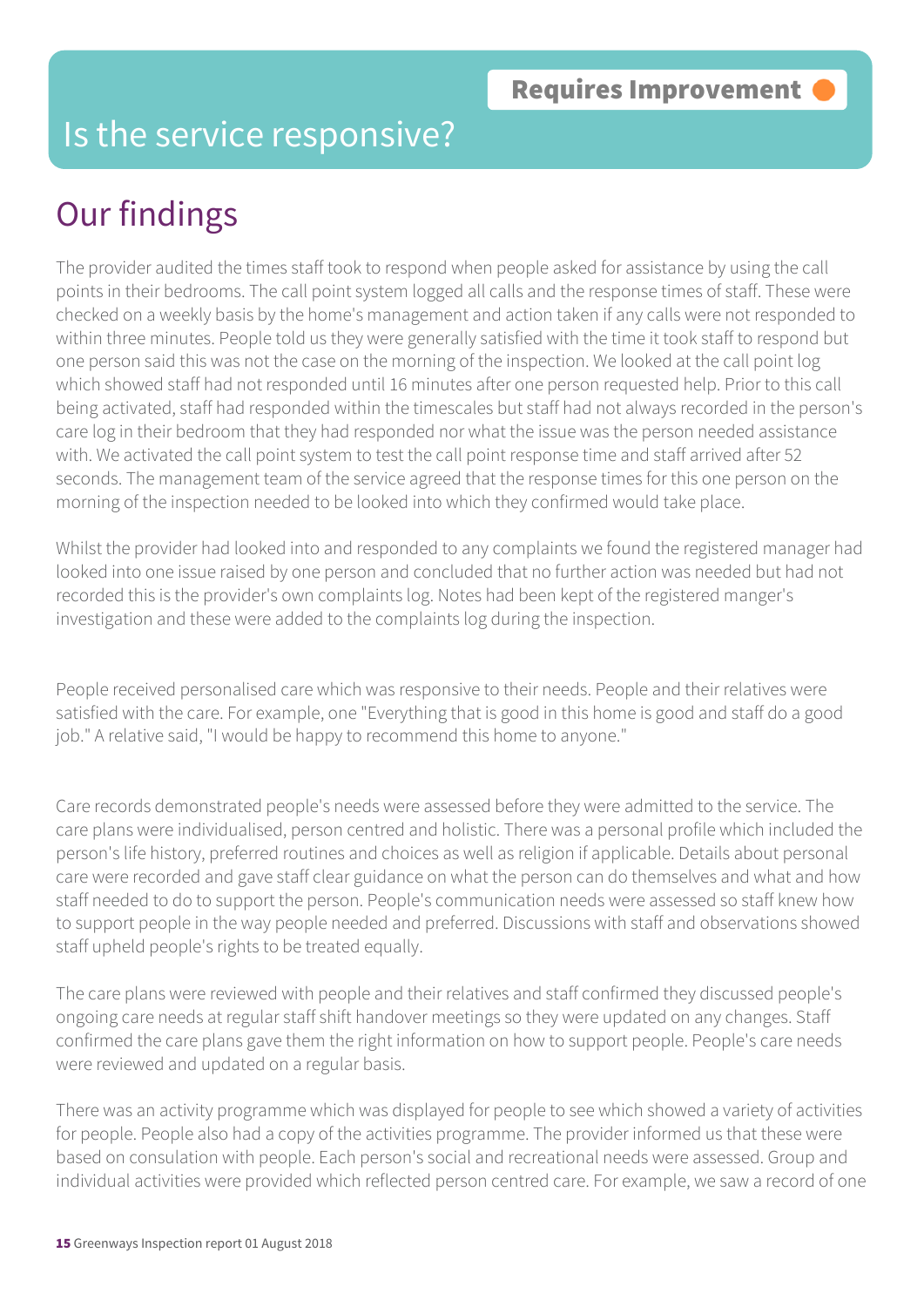person attending music therapy on a regular basis. Group activities included singing and art and crafts. People said they liked the activities. Relatives were observed visiting the home and said there were no restrictions on visiting times.

We looked at how the service was meeting the requirements of the Accessible Information Standard (AIS) as required by the Health and Social Care Act 2012. This requires service providers to ensure those people with disability, impairment and/or sensory loss have information provided in an accessible format and are supported with communication. Care records included details about people's communication needs. There were examples of signage in the home to assist those people who were living with dementia.

The provider listened to and responded to any complaints. There was a complaints procedure which was supplied to each person. Relatives and people said they felt comfortable raising any concerns or complaints if they had them; they said they would speak to a member of staff or the manager. In the 12 months preceding the inspection the provider had received 16 complaints. We reviewed how the provider had dealt with these. Each complaint was recorded and along with details of how it was looked into and a response to the complainant. These included written responses and records of meetings with complainants as well as action the home was taking to rectify any shortcomings.

The provider had a Duty of Candour policy which is required by Regulation 20 of the Health and Social Care Act 2008 and outlines what providers must do when things go wrong and an apology when applicable.

At the time of the inspection there were no people in receipt of end of life care. People's care plans included details of their wishes for their future care and how they would like to be treated at the end of their life. Staff were trained in end of life care and the provider's training matrix stated 86% of staff were trained in this. A senior member of the care staff team said staff were also able to complete a nationally recognised qualification in end of life care called, The Six Steps Programme.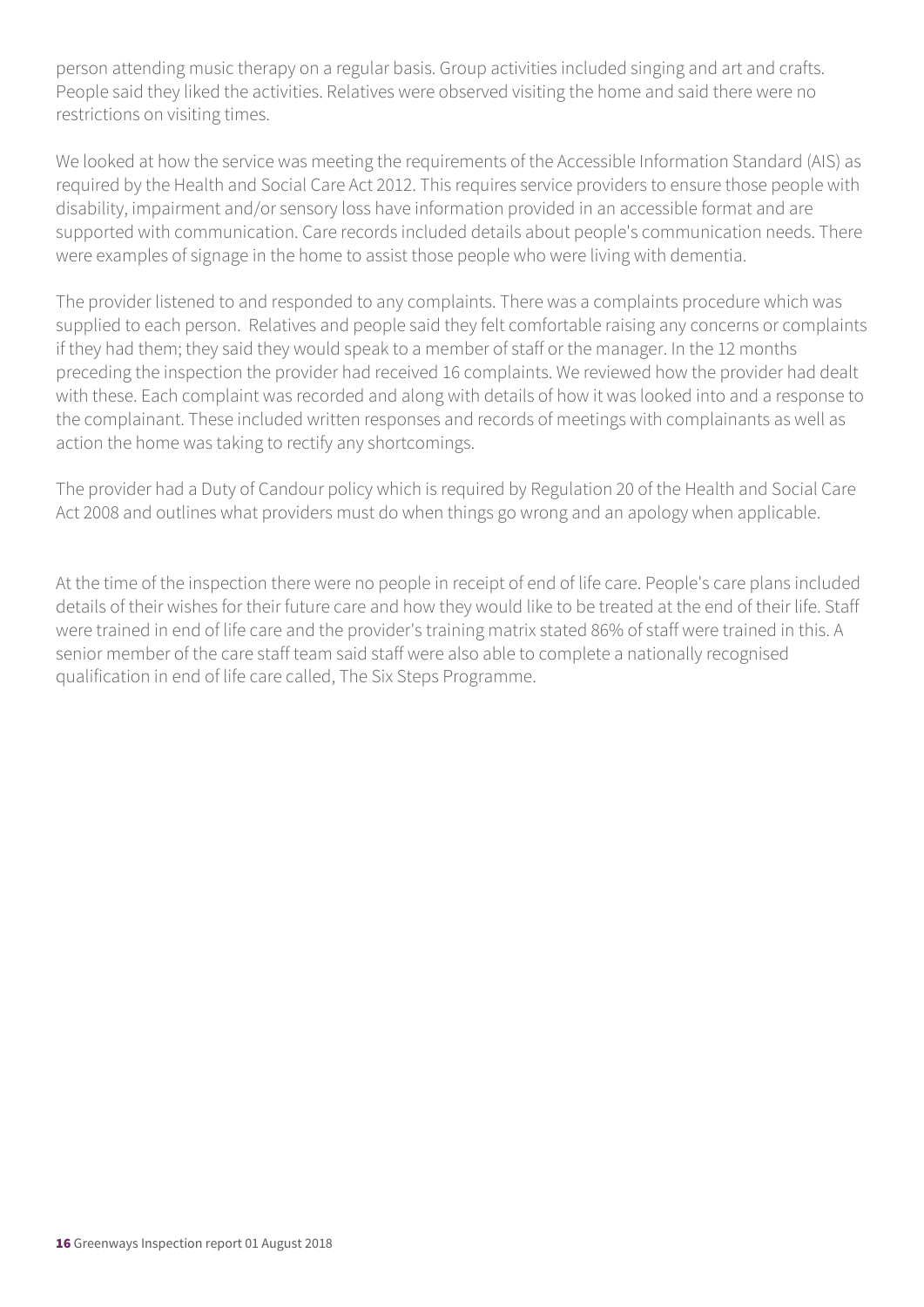### Our findings

People and their relatives commented on the friendliness and openness of the staff as well as the home being well run. For example, a relative commented, "I would be happy to recommend this home to anyone." People made similar positive remarks such as, "The home is very well run. I am happy here," and, "I am very happy in the home and everyone is friendly."

Staff reported improvements had been made in the management of the service after a period of change of registered managers. Staff described the new registered manager as, "doing a great job." Another staff member said of the new registered manager, "She's been brilliant. She checks with us – how we have been. She's approachable, helpful and willing to help. She has a good knowledge of care."

The service was overseen and supported by the organisation's regional management team. The home's own management team consisted of a deputy manager and a team of senior care staff who had a lead responsibility for making decisions about care within their allotted staff team.

The culture of the service promoted the involvement of people, relatives and staff. As well as feeling supported and valued, staff said they had opportunities to raise any issues either on an individual basis or at the staff meetings. Staff said they felt listened to and any issues or concerns were acted on. As well as staff meetings and staff shift handover meetings there were 11am meetings each day where staff could discuss issues and developments regarding the care of people. This enhanced communication within the staff team.

The provider took steps to include people and relatives in decision making via relatives' and residents' meetings. These were recorded and showed people and relatives were able to raise issues and the action the provider was taking about them. People's views were sought by a 6 months survey carried out by an external agency. These were summarised into different performance areas such as whether people were satisfied with the standard of care and the food. The survey document allowed the service to see a comparison with previous survey results so any trends of improvement or deterioration could be identified. For example, the survey showed 93% of people were satisfied with the overall standard of care in 2016/17 which had increased to 100% in 2017 /2018. Where issues were raised by the survey there was an action plan to address this such as 87% of people feeling staff had time to talk to them. The provider informed us that Methodist Homes Association have been shortlisted for two national awards in care and that Greenways had increased its own internal rating due to positive comments about the home.

A number of audits and checks were used to check on the safety and quality of the service. These included an analysis of accidents and incidents as well as any medicines errors. Regular checks were made regarding equipment such as hoists, slings, support plans, staff supervision and training. There was a also monthly audit schedule regarding checks on items such as any people's money held for safekeeping and the emergency procedures. An external infection control audit was carried out and the provider's regional management team also carried out regular audit checks. The system of checks and audits of quality and safety included incidents, complaints, falls, weight loss and skin integrity which were reported to the area